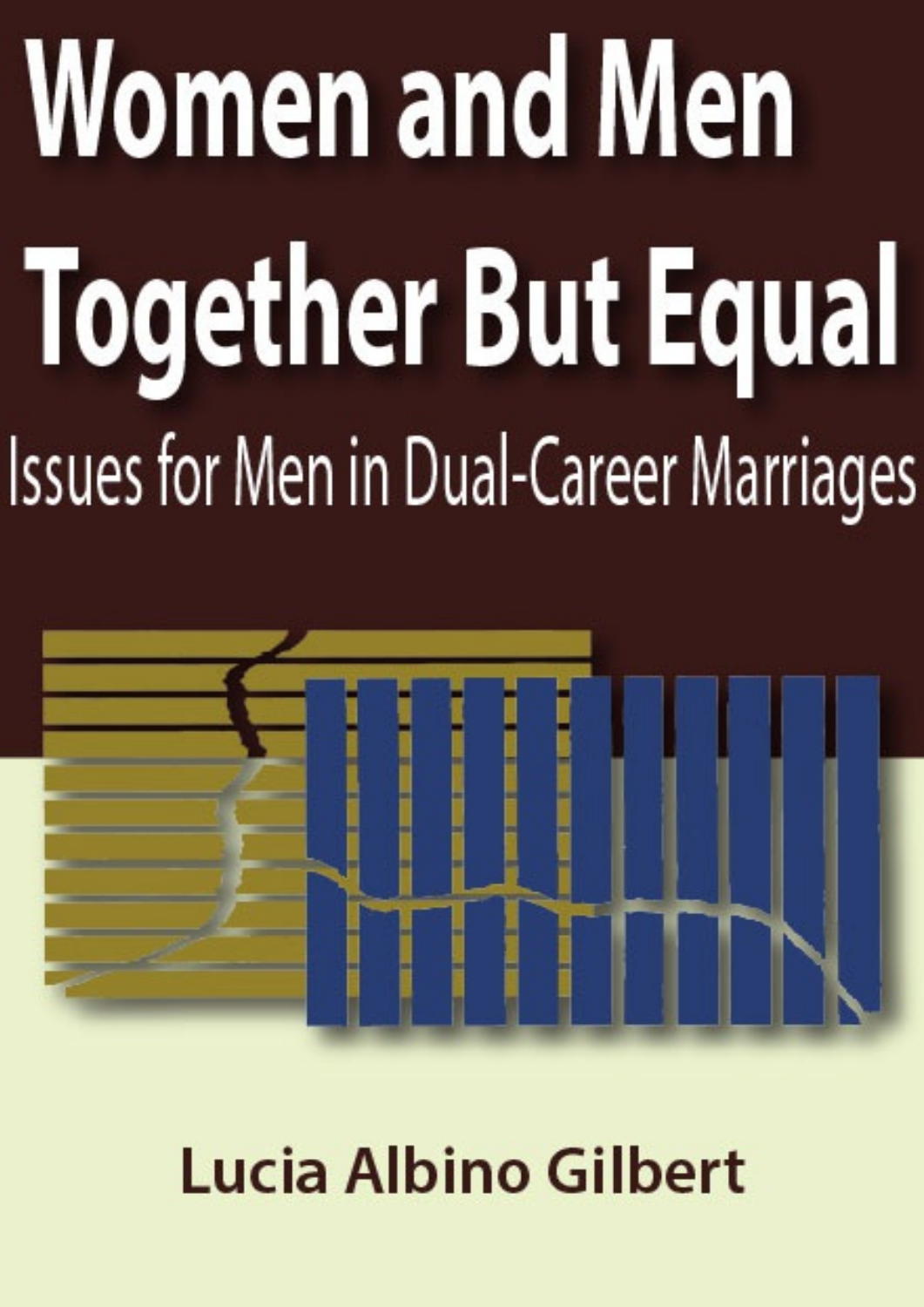# **Women and Men Together But Equal:**

**Issues for Men in Dual-Career Marriages**

**Lucia Albino Gilbert**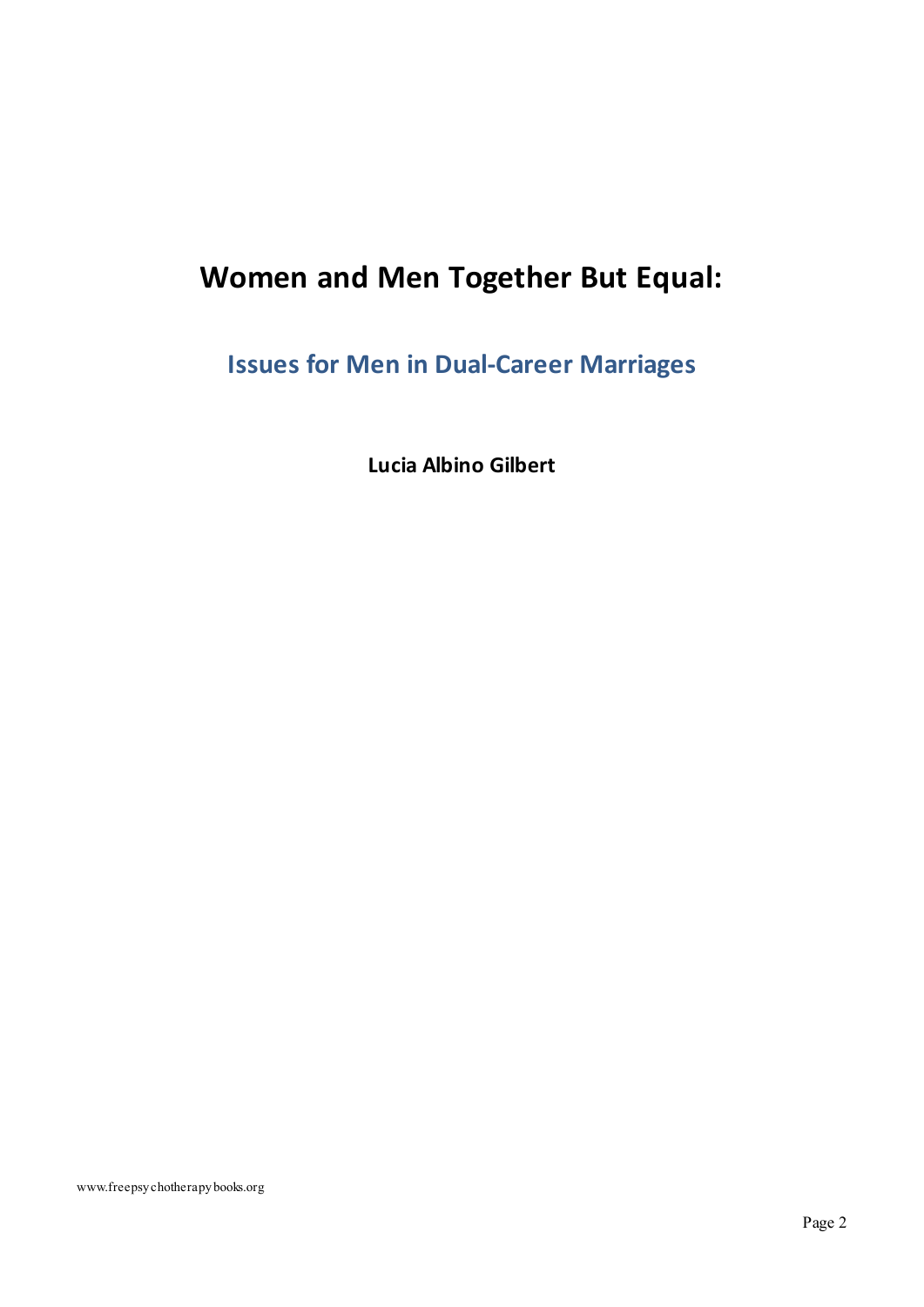## e-Book 2016 International Psychotherapy Institute

From *Handbook of Counseling and Psychotherapy with Men* by Murray Scher, MarkStevens, Glenn Good, Gregg A. Eichenfield

Copyright © 1987 by Sage Publications, Inc.

# All Rights Reserved

Created in the United States of America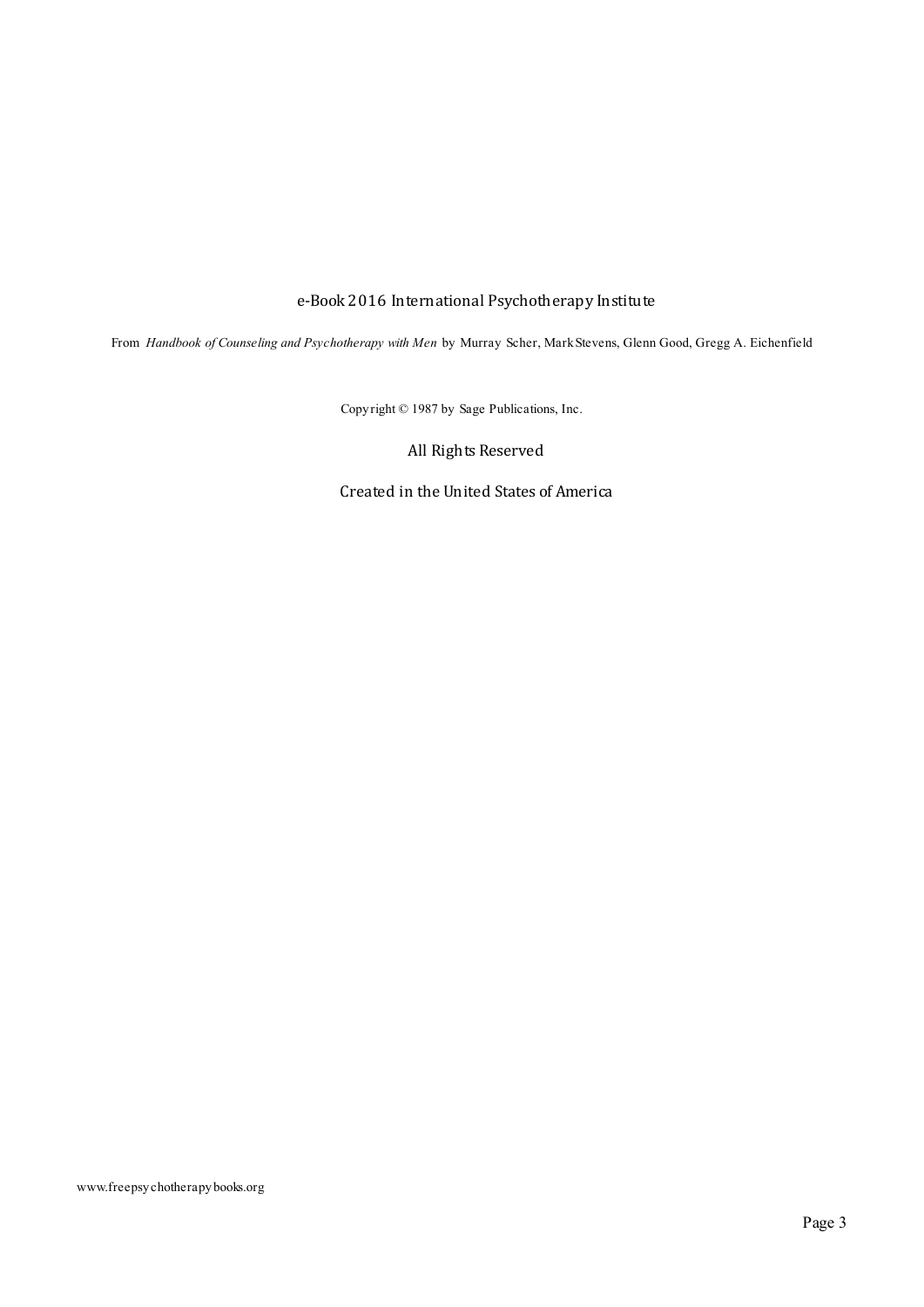# **Table of Contents**

Women and Men Together But Equal: Issues for Men in [Dual-Career](#page-4-0) Marriages

The Male [Partnerin](#page-4-1) a Changing Society

**Stress and [Coping](#page-7-0)** 

[Recommendations](#page-14-0) for the Practitioner

**[Summary](#page-18-0)** 

**[References](#page-18-1)**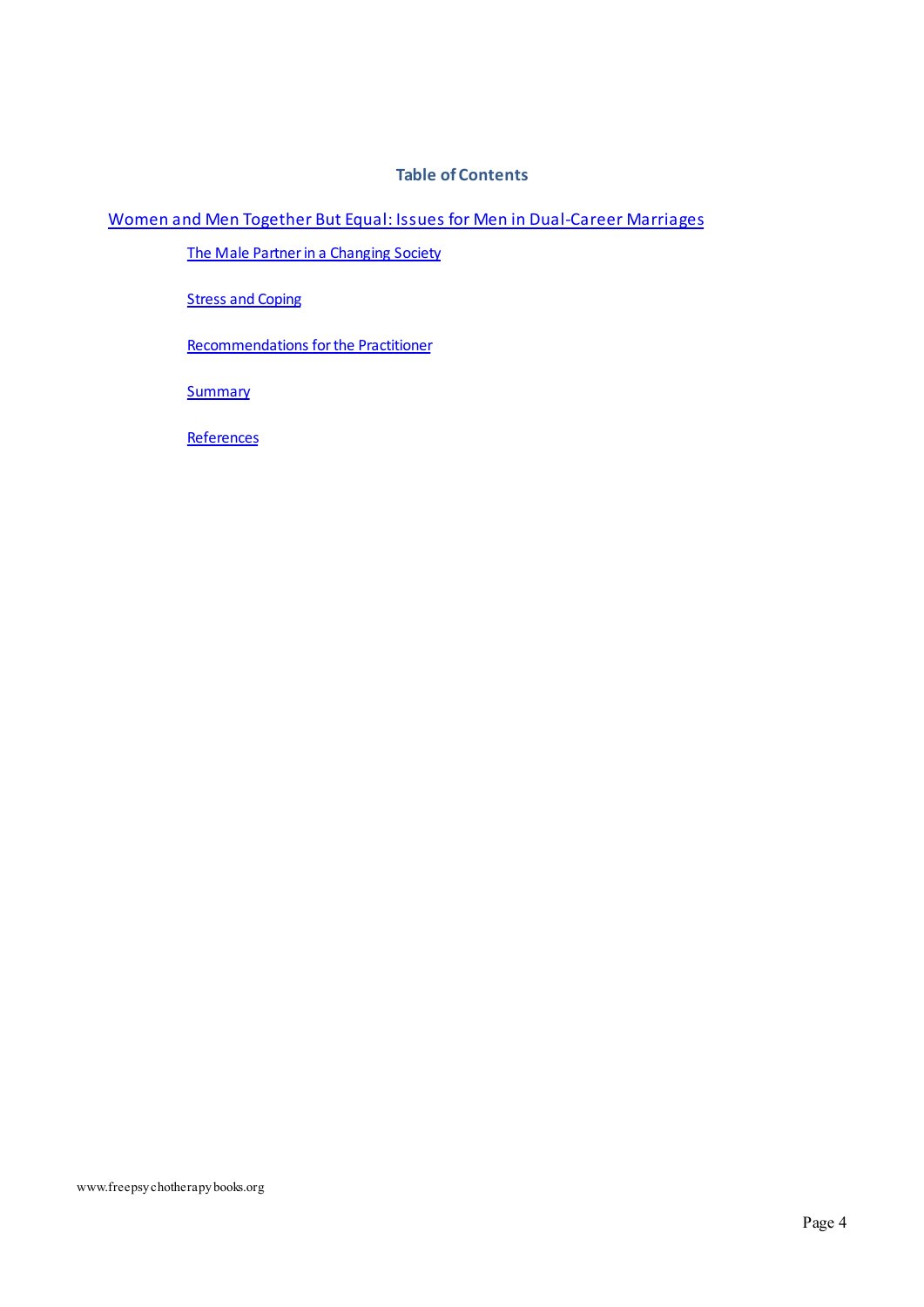# **Women and Men Together But Equal: Issues for Men in Dual-Career Marriages**

# **Lucia Albino Gilbert**

<span id="page-4-0"></span>While the anger of women may be a necessary stimulus to any sex-role change in our society, our work with the male side of the universe will be more successful if it proceeds out of understanding of the issues, and if it includes a measure of compassion. (Napier, 1986, p. 1)

Men's and women's lives are inextricably linked. As the introductory quote from Napier indicates, recent changes in women's roles and self-perceptions have had and continue to have enormous impact on men. Nonetheless, aspects of both the male and female experience may make the dual-career family pattern difficult even for the well-meaning man and woman. Despite the large percentage of married couples in which both spouses are employed, the dual-career family pattern, as defined here, is far from normative (see Gilbert & Rachlin, in press, for a discussion of how the dual-career family differs from the broader category of dual-earner family, which is normative). A marital life in which a wife and husband are together in a personal, intimate, and economic sense *and* also equal in terms of aspirations, life choices, and personal worth is inconsistent with traditional concepts of marriage and often is difficult to accept cognitively and embrace emotionally. This chapter focuses on traditional and emergent views of masculinity and the male role that directly pertain to the dual-career family pattern. Key issues inherent in the psychosocial development of men are described first. Sources of stress in dual-career marriages and factors that promote effective coping and well-being are then addressed. Finally, recommendations are made for counseling and psychotherapeutic interventions.

#### **The Male Partner in a Changing Society**

<span id="page-4-1"></span>Men are taught that they must achieve occupationally. In order to attain power, prestige, money, and other indices of achievement, many men readily sacrifice emotional expressiveness, intimacy, and interrelatedness. Because manliness, or one's sense of self as a man, is also tied to the "good provider role" (Bernard, 1981), men often become controlled by their occupational obligations and the economic structure. To be a real man, and a successful man, the male must be an effective breadwinner, whatever the physical and emotional costs involved. Finally, successful men are independent and do what is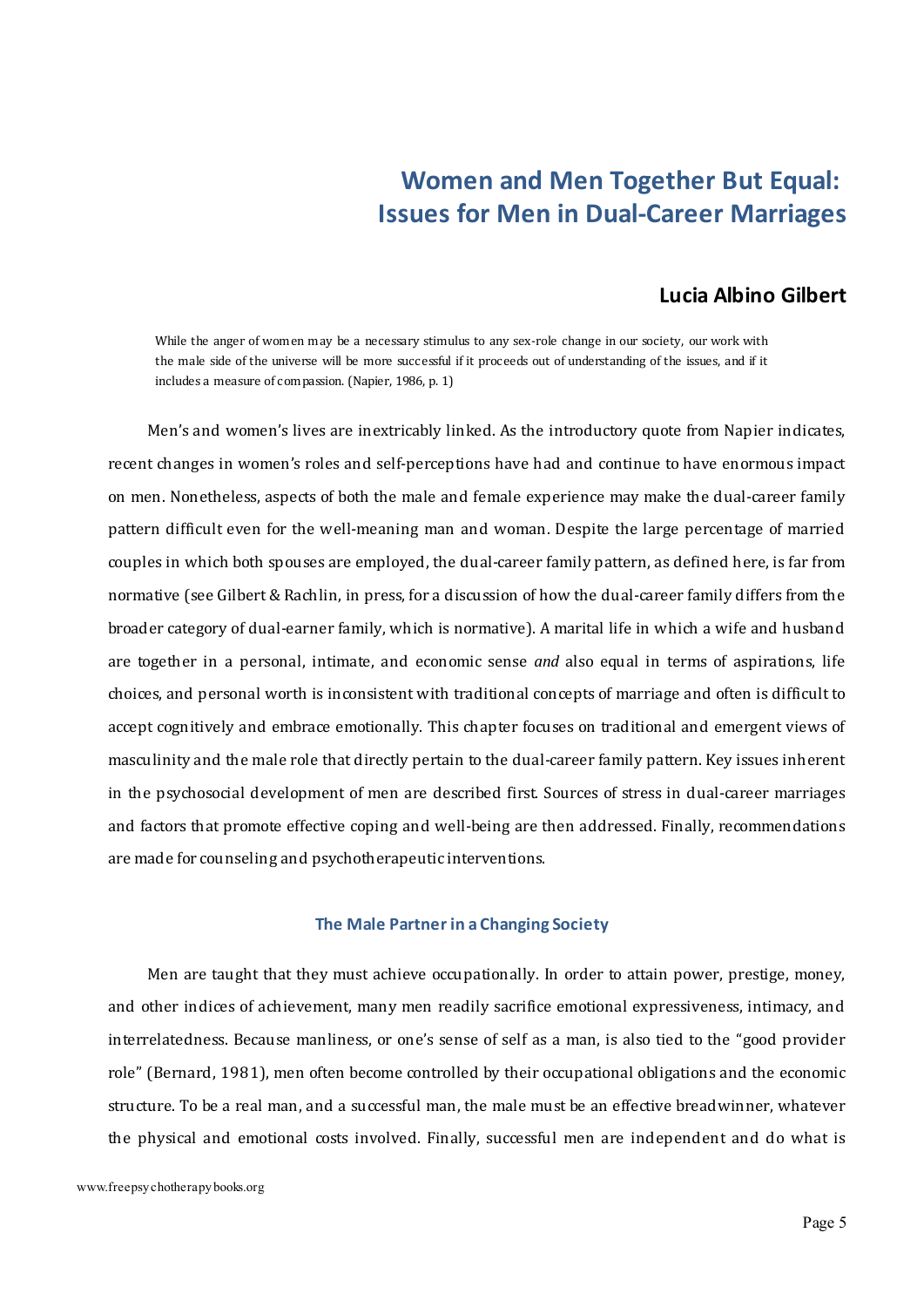necessary to make their way in the world.

Such traditional socialization profoundly affects men's behaviors, attitudes, and emotional responses. In this section, the influence of male socialization in three areas—entitlement, dependency, and nurturance—is discussed.

# **ENTITLEMENT**

I've heard complaints from many single women that they can't trust any man's willingness to promote their careers" (Mott, 1985, p. 58). Many men who advocate equality as an ideal in reality view a woman's career as secondary, and the emotional support they provide to their spouse and their level of involvement in family work reflect this view. Male prerogative demands that what men do or want to do should take precedence; and for many men, a successful husband should not have to do housework. Needless to say, being a supportive husband or involved father is difficult when so doing is experienced as infringing on a husband's needs to maintain his own dominance or as interfering with his own ambition. One man in a dual-career marriage described his struggle to live with his ambition and stay in his dual-career marriage as follows: "When I hold my daughter or brush out her hair or tell her stories, I am frightened by the side of me that wants to push ahead at her expense. At the same time, I feel that by taking on more of Roberta's [his wife] load I am losing ground in my career; it's like swimming with rocks in mypockets"(Wright, 1985,p. 166).

Feelings of entitlement may also engender feelings of competition between the spouses (Rice, 1979), which may have positive or negative effects for the marital relationship. On the other hand, an ambitious spouse can enhance a man's own ambition and encourage him to move into new and creative directions. He may be unable to get excited about his spouse's career success, however, when he views his advances and salary as lagging behind. Such a situation may cause embarrassment for the man and perhaps his spouse as well. Because men and women are socialized in the same social context, and therefore acquire many of the same views of gender-related status, both spouses may see husbands who are less successful than wives as unworthy (Blumstein & Schwartz, 1983).

Another important aspect of male entitlement—one that can cause particular stress for men in dual-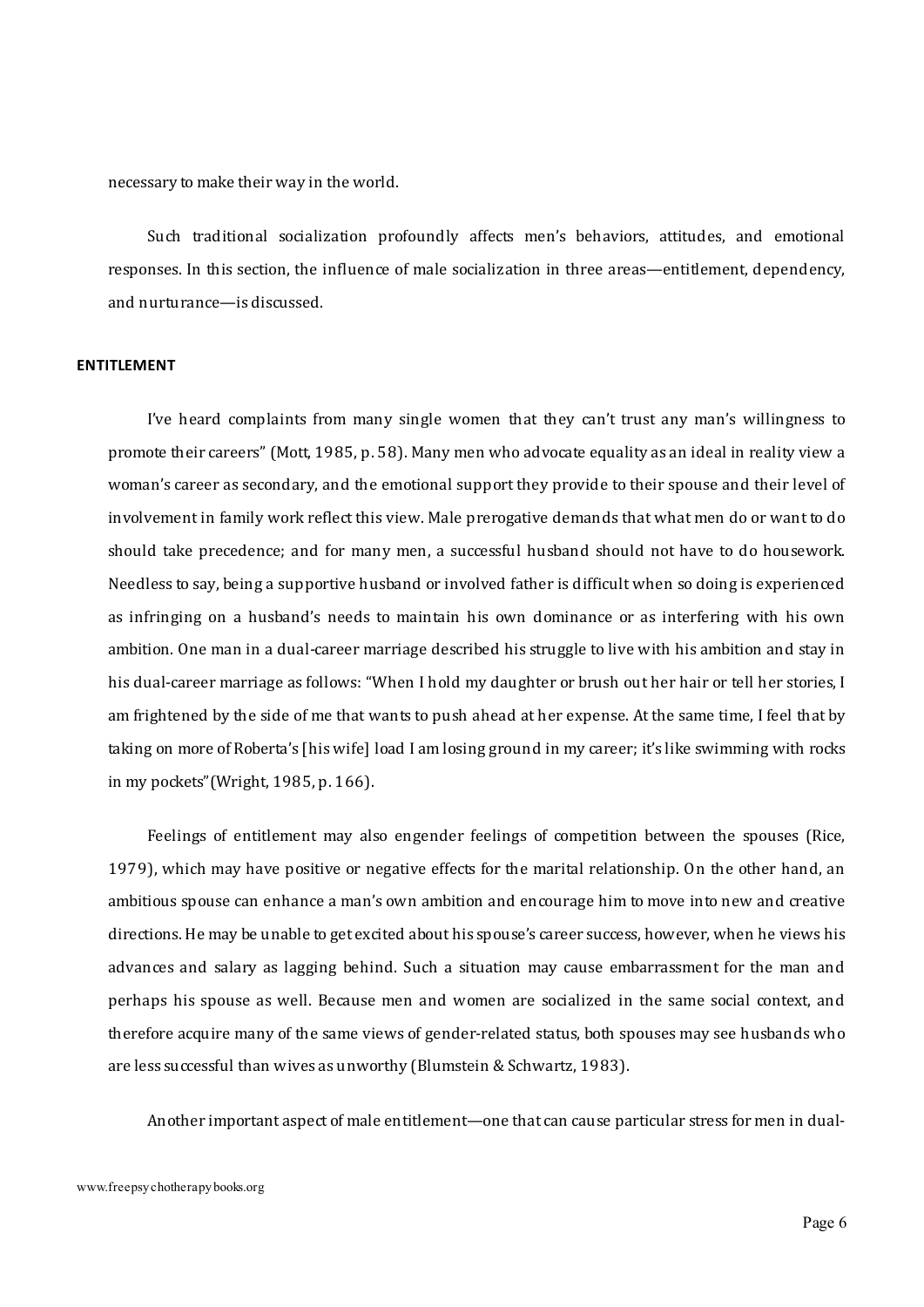career marriages—is described by Blumenthal (1985):

As men, we have been like America itself—and still often are. Accustomed to immediate respect, attention, deference, flirtation when we walk into a room full of women (or by analogy, into a foreign country), it still comes, I think, as a shock to many of us that we are, in some measure, no big deal—in fact, are at times perceived as the enemy, (p. 74)

Women in dual-career marriages do not "need" men the way that men were traditionally brought up to believe they did. Women who can support themselves, and want to, can afford to have expectations for their marriage beyond financial security, and because they are more self-sufficient and have the social sanctions for being so, they can leave if these expectations are not met. And if, indeed, these women "need" men, it is as partners, not protectors; as someone to look across at, not up to.

#### **DEPENDENCY**

Gilbert(in press) argues that the struggle to achieve a healthy balance between passive dependent longings and active autonomous strivings is a lifelong developmental task for both genders but that traditional patriarchal views have hidden male dependency needs behind a cloak of power and dominance over women. Men's dependency on women is manifested as a need for power over women rather than a need for connectedness between equals.

The hidden nature of male dependency has been recognized by several other writers. Baumrind (1980), for example, believes that boys are bribed by promises of power and dominance to relinquish aspects of their dependency strivings prematurely and thus may depend more than they realize on unconditional acceptance and nurturance from a woman to sustain their pseudo-independent stance. Similarly, Pogrebin (1983) points out, "Contrary to the popular belief that women have the greater dependency needs, men's [noneconomic] dependency needs are far more insatiable Sex specialization in caring atrophies men's capacity to give comfort" (p. 197).

## **NURTURANCE**

Men's difficulty in recognizing their dependency can cause immense problems in dual-career marriages because a sine qua non for the maintenance of such a marriage is spouse support (Rapoport &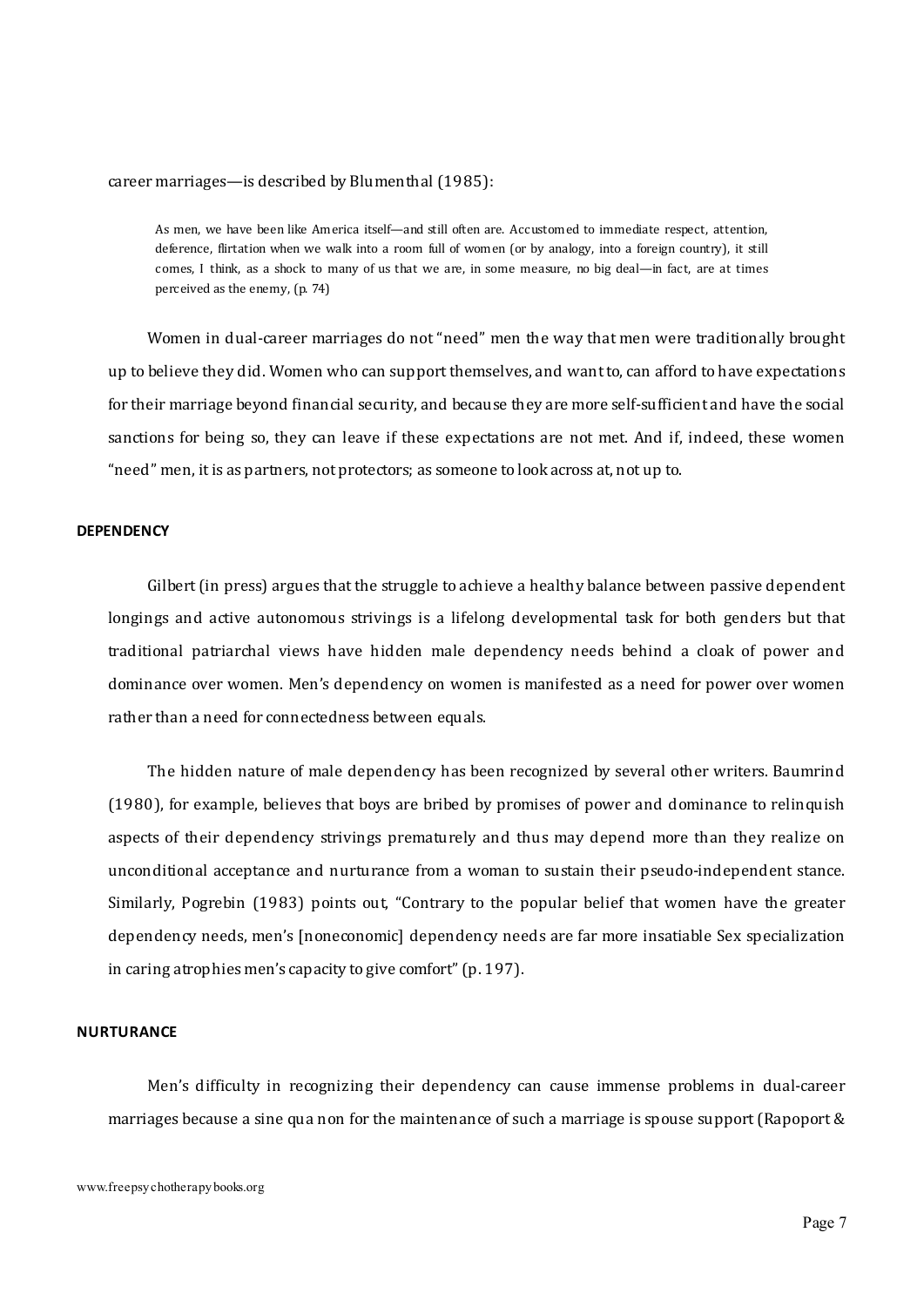Rapoport, 1982). Spouse support not only involves valuing a spouse's abilities and ambitions, it also involves emotional support, empathic listening, and the ability to nurture. It requiresputting aside one's own needs to be nurtured and emotionally sustained and doing so for another. It requires drawing out the emotions and feelings of the other person, something men have typically depended on women to do for them (Pleck, 1981).

Indeed, one of the mosttypical motivations of men who choose the dual-career lifestyle is the desire to nurture—particularly their children (Gilbert, 1985). Close emotional relationships have increasingly become a core part of these individuals' sense of self as a man. A value shift seems to be occurring in our culture toward greater involvement of men in parenting (although many men do not participate in housework to the degree that women do; Pleck, 1985). Gilbert (1985) reports that in her sample of men in dual-career families, 14% were judged by raters to be more involved than the wife in parenting, 32% as involved, and 54% less involved.

In summary, when we look at "women and men together but equal" from the male perspective, we see that for men the attainment of more egalitarian roles by women generally involves more than sharing status and power with women. Because male power over women is central to extant views of masculinity and because wives traditionally sustained husbands'personal and work life, men in dual-career families also need to revise their sense of self. This is not a one-time task, and it is not easily accomplished. All the same, as we shall see later, some men are actively engaged in this process of change and they do find it personally rewarding.

#### **Stress and Coping**

<span id="page-7-0"></span>It would be inaccurate to depict the dual-career family lifestyle as one replete with stress. Clearly, the choice to pursue a nontraditional lifestyle for which there are few societal supports and little precedence suggests that substantial benefits are possible for the individuals involved. The benefits for the female spouse are readily identified and include the opportunity to develop professionally and to establish a sense of self separate from a man and children, economic independence, greater intellectual companionship and contentment, and higher self-esteem (Blumstein & Schwartz, 1983; Gilbert, 1985; Rapoport& Rapoport, 1971, 1976).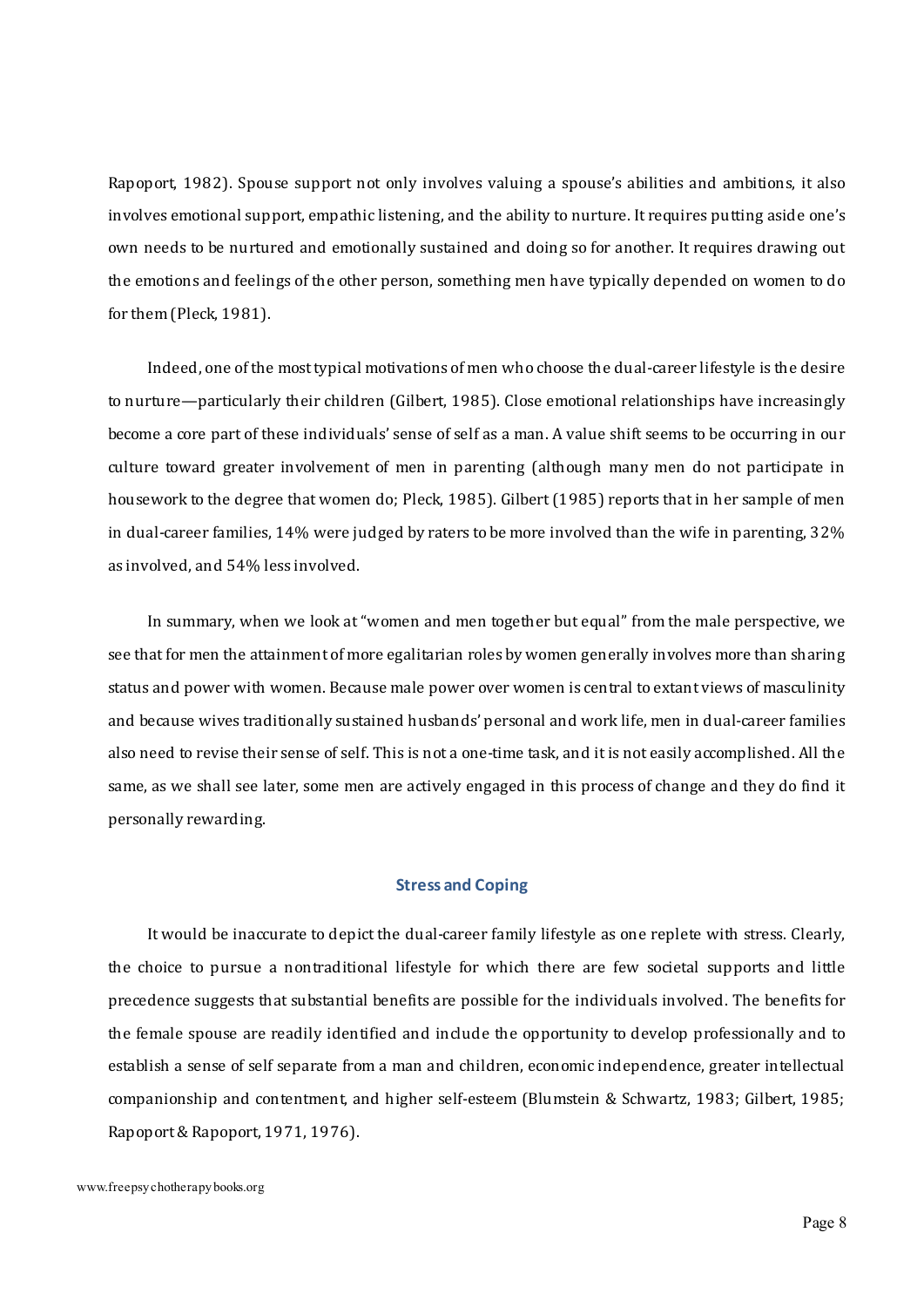The benefits of dual-career marriage for men, at this point, are less dramatic and perhaps less evident than those for women; men have experienced fewer constraints from their traditional roles and have not asked for change. As was mentioned earlier, men's involvement in careers was historically associated with what Bernard (1981) calls the "good provider role." The successful man provided well economically for his dependent wife and children but had little involvement in the home. Thus the foremost potential benefits of dual-career marriage for the male spouse are freedom from the mantle of total economic responsibility and family dependency and opportunities to involve himself in parenting and to express his inherent needs to nurture and bond. As was also noted earlier, men are raised to deny their normal dependency needs behind sex-typed needs for power and dominance; their dependency often getsprojected onto women and children. A less direct benefit is learning to accept women aspeers in work settings and recognizing women's abilities in the public sector.

Children in dual-career families benefit by having greater contact and involvement with both parents, being exposed to less sex-role stereotypic behavior in the home, and developing a greater sense of independence and competence by sharing responsibilities so that family life is successfully maintained (Russell, 1982; St. John-Parsons, 1978; Stephan & Corder, 1985). Adolescent and young adult children raised in dual-career families surveyed by Knaub (1986) viewed this lifestyle positively and rated their families high in family strength, especially in the areas of concern and support. The three most mentioned benefits of growing up in a dual-career family were having positive role models, financial security, and the opportunity to develop independence; time constraints was the mostmentioned problem. The comment of a 24-year-old male in the sample seemsparticularly apropos to this topic. He felt that the main advantage to him was "seeing my mother, and therefore, other women as my equal" (p. 435).

# **SOURCES OF STRESS**

#### *Whether, When, and How to Parent*

Mary and Mike have been married for five years. Both are in their early thirties and have demanding jobs that require long hours. They are feeling pressure to come to a decision about having a child.

The traditional family structure is a reflection, or outgrowth, of an ideology that places the primary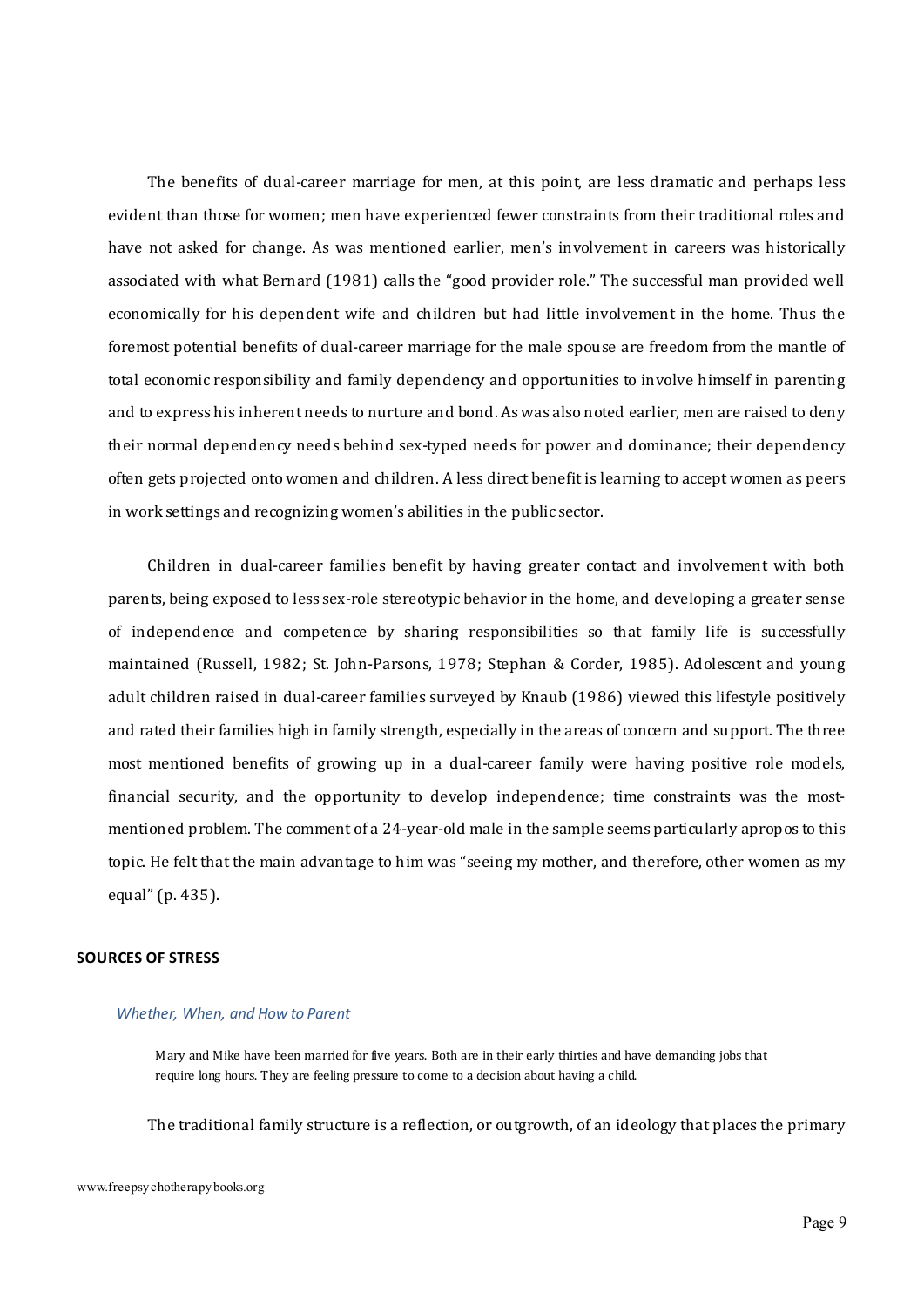responsibility for direct care of children on women. Parenting is equated with mothering. Thus when dual-career couples consider whether to have children, they also face the additional question of who will care for them. The recent focus on men's capacity to nurture and care for young children (Lamb, 1982, 1986; Pleck, 1985) is a departure from the earlier focus on the potential negative effects of working mothers on children (Hoffman, 1979). Even with changing societal trends, however, this ideology dies hard. Traditional sex-role ideology places the responsibility for child care with the wife, and in practice this typically is still the case even among dual-career families. Moreover, given current employment benefits and policies, women are better able than men to ask for and receive the accommodations necessary for combining work and family (e.g., maternity leaves, flexible schedules). As Schroeder (1985) notes, "If the father would want to take off [to stay home with the newborn infant], if he even mentions it, it's like he has lace on his jockey shorts. You don't do that in America" (p. 16).

Perhaps most crucial to stress in this area is the importance of a child, and a close emotional relationship with a child, to each spouse's self-concept and life goals. For example, should this importance differ markedly between the spouses the stress associated with a decision to remain childless, or to have a first or second child, could be considerable, depending on which spouse wanted a child more and the type of role accommodations characteristic of the marital relationship. Still, today it is easier for the male spouse to admit a low desire to be involved in child rearing and then actually to remain relatively uninvolved than it is for the female spouse. Thus the decision to have a child would be made all the more stressful when one spouse feels she (or he) will have to do all the accommodating. For men, the psychological cost involved in deciding to have a child may be reduced by limiting the number of children to one or two (contrary to popular beliefs, only children fare well in life emotionally and intellectually; Falbo, 1984), by a strong commitment on his part to be involved in parenting, and by redefining traditional ideas of how a child should be reared.

Finally, for many parents, identifying quality day care is a particularly stressful task; although some corporations and communities provide some assistance in this area, the identification of suitable day care is by and large left to the individual family. In the vast majority of dual-career families some outside help is necessary to supplement the parents' care of children. The type of child care generally used depends on the age of the child. Most parents prefer group care for children older than three years, but they show no clear preference for individual or small-group care for children under three years of age (Kamerman,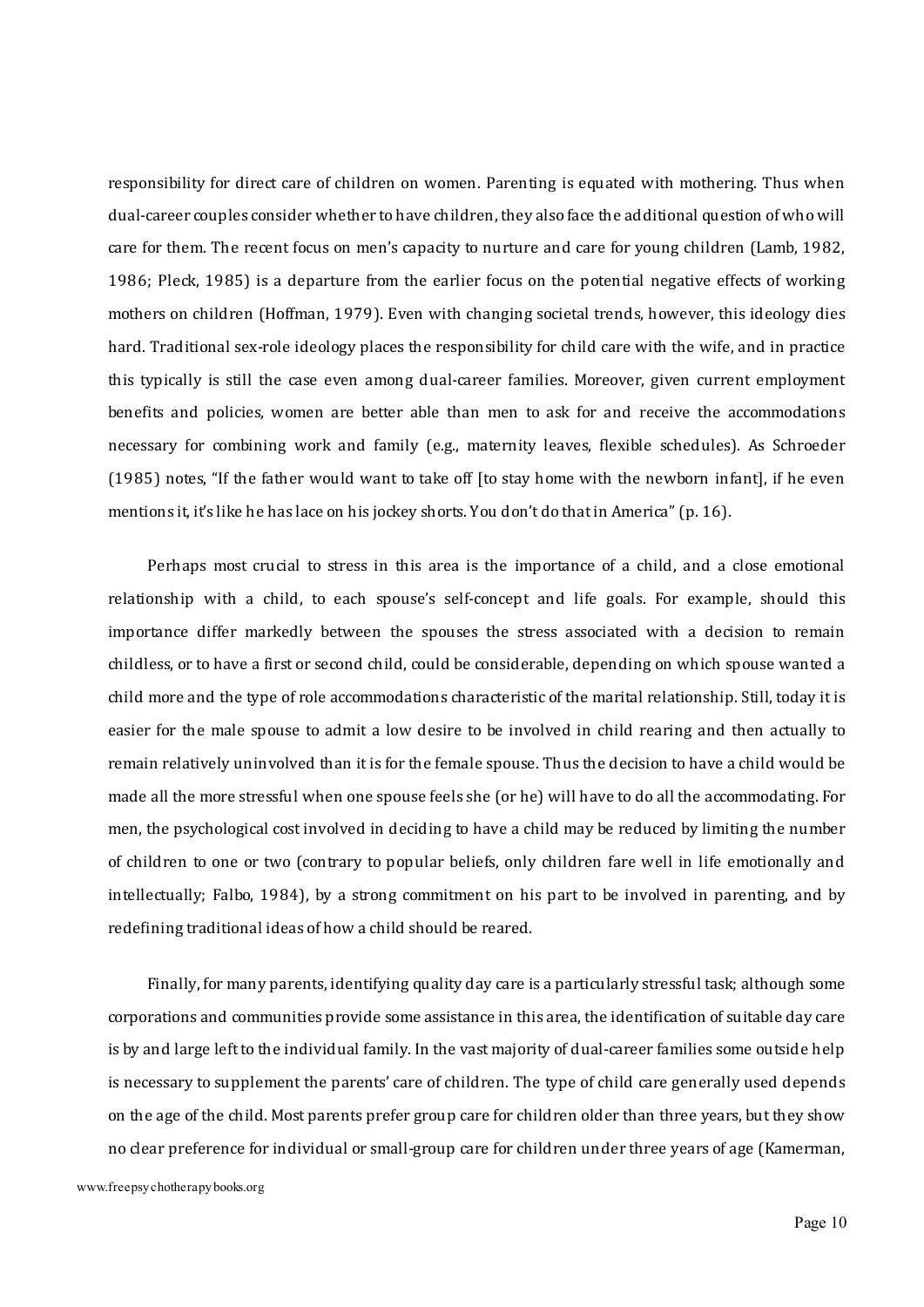#### 1980).

#### *Combining Occupational and Family Roles*

John is willing to help out when he can with his son and the housework, but his career is not nine to five. He feels that he is the one with the more demanding and financially rewarding career and that the effort he puts into his career entitles him to be freed from some household and family responsibilities.

How to combine occupational and family roles is a source of stress for both women and men in dualcareer families. Neither gender has role models for doing so, and neither gets much encouragement or assistance from their professional world to do so. Typically, the family is expected to accommodate to the demands of one's profession. As Pleck (1983) notes, some conflicts between work and family are intrinsic and present choices that individuals and society must face.

In principle, couples representative of the egalitarian model have dual-career marriages in which both spouses have major commitments to a full-time professional career. Numerous studies (for example, Rapoport & Rapoport, 1976), however, indicate that many dual-career marriages are far from egalitarian. In an in-depth study of men in dual-career families, Gilbert (1985) found three marital types, which she labeled *traditional, participant,* and *role-sharing.* In a traditional dual-career family, the responsibility for family work is retained by the woman, who adds the career role to her traditionally held family role. In the participant type, the parenting is shared by the spouses, but the woman retains responsibility for household duties. In this situation, male dominance is muted and gender-based role specialization is less extensive. In role-sharing dual-career families, both spouses are actively involved in both household duties and parenting. This type of marriage, which is best understood as an ideal that some dual-career couples are striving for, rather than as a common pattern, is most successful in eliminating gender-based role specialization and power associated with male dominance, as evidenced by such indicators as spouses' salaries, sources of spouse support, and involvementin family work.

Factors influencing the type of marital role pattern adopted in dual-career families can be divided into three major categories—personal factors, relational factors, and environmental factors. Personal factors include personality characteristics, attitudes, values, interests, and abilities. Examples of relational factors are sources of power in the relationship (e.g., expert or coercive power) and tasks that need to be done to maintain the family system. Finally, environmental factors refer to the structure of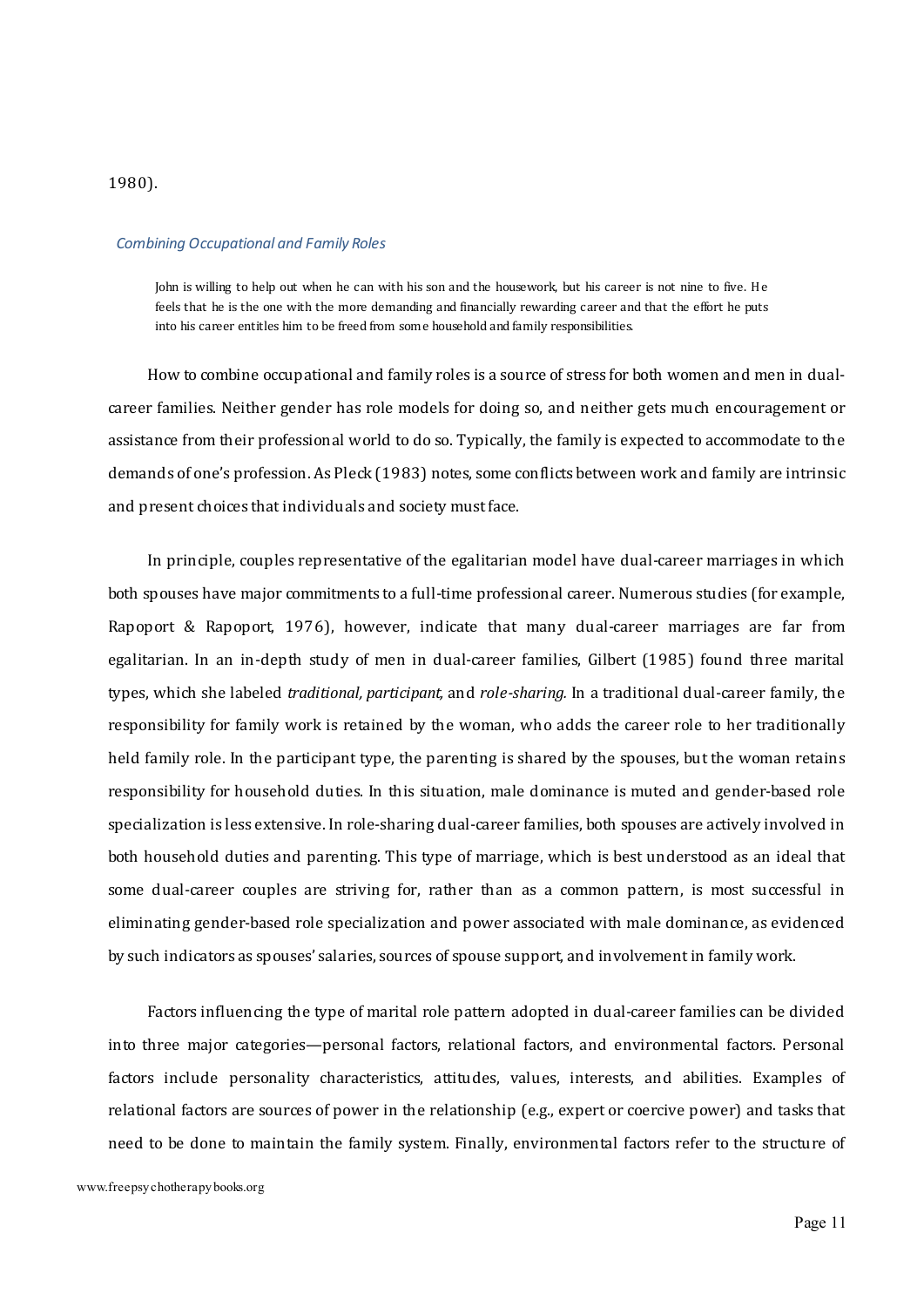occupations, societal norms and attitudes, and social networks and support systems. Satisfaction with the particular pattern adopted depends on these same factors, as well as on the degree of congruence and mutuality between spouses. Particular attention is given to these factors in the section on coping that follows.

#### *Occupational Mobility and Job Placement*

Lisa returned to school to increase her career opportunities and Larry, her spouse, very much supported this decision. Lisa has now completed her degree and recently received an attractive job offer in a desirable area. The employment opportunities for Larry, however, are relatively unknown and would need to be worked out after relocation.

Job placement and occupational mobility may very well be the most difficult issue for members of dual-career families and one for which there is no ready or easy solution. Finding two equally attractive job offers within reasonable geographic proximity in a desired locale is no small feat and indeed may prove to be impossible. Although couples may wish to give equal weight to the interests of both partners in reaching decisions about new jobs or relocations, various factors often make a strictly egalitarian decision impossible (Wallston, Foster, & Berger, 1978). Husband-oriented career choices are still predominant, however (Bird & Bird, 1985; Gilbert, 1985).

Men's own sense of entitlement may come to the fore when decisions about relocation must be made. As one man remarked in a recent article, "Then it struck me where my fears came from. The man in the family—me—was putting his career at the mercy of his wife's. In the starkest psychological terms, I was following her and abdicating my traditional male role" (Mott, 1985,p. 58).

# **COPING**

A satisfying, fulfilling dual-career marriage depends on the spouses' willingness to struggle with the difficulties of integrating work and family roles and of developing a sense of self, despite societal pressure to conform to gender-typed roles and behaviors. What are the resources needed to effectively weather difficulties, dilemmas, and stresses intrinsic to the dual-career lifestyle? Three conceptual categories particularly useful for understanding stress and coping in dual-career families are personal resources, family resources, and societal resources (Gilbert, 1985).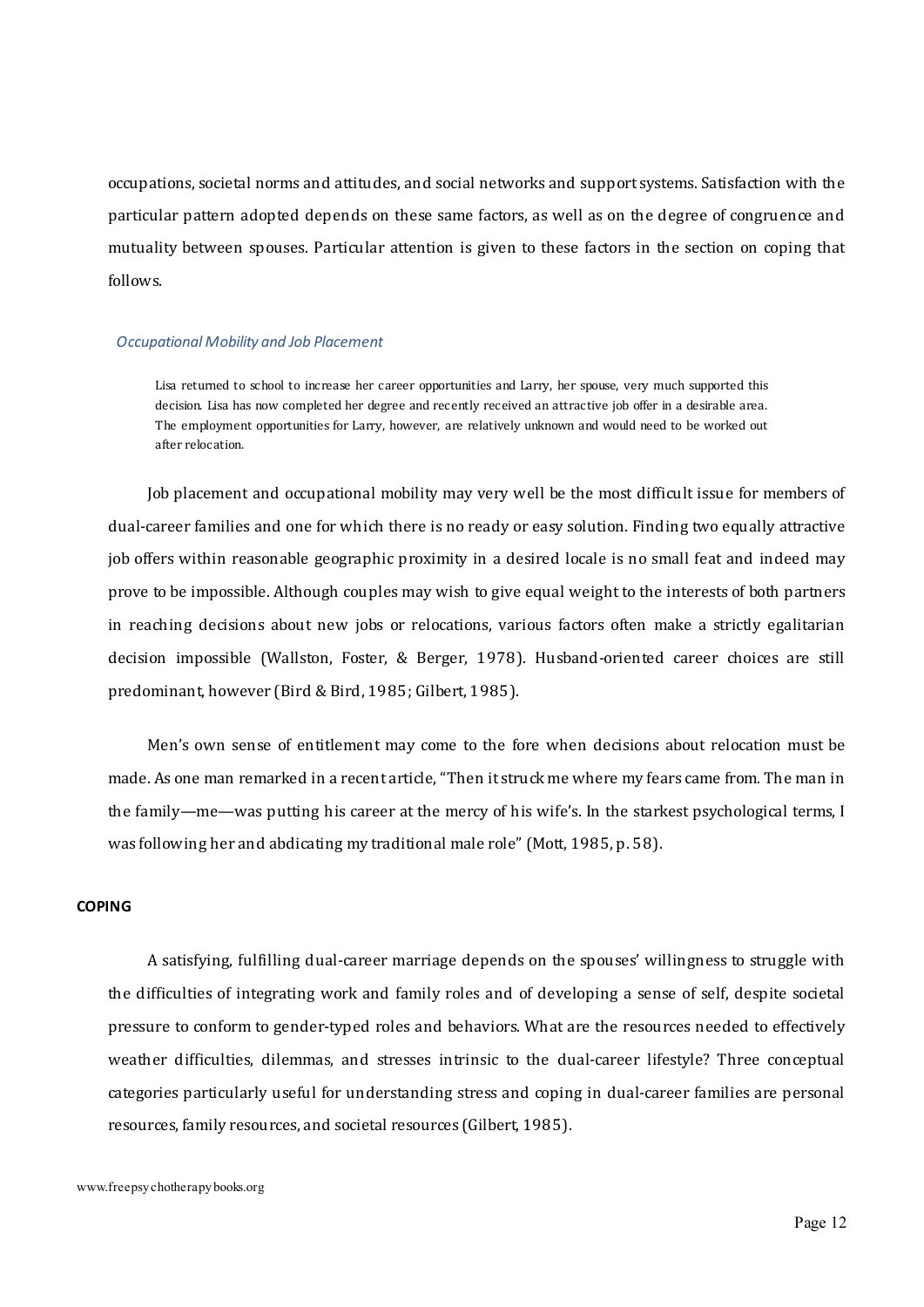#### *Personal Resources*

Most salient among the personal resources for dealing with stressors are material or financial assets, education, physical health, and sociopsychological characteristics. Among dual-career families, however, the latter resource is most likely to influence coping. Sociopsychological resources include one's personality attributes, characteristic ways of coping, and personal beliefs and attitudes.

Men in dual-career families typically report relatively high self-esteem, personal styles that reflect expressive (e.g., warmth) and instrumental (e.g., achievement-oriented) traits, and relatively liberal or pro-feminist views (i.e., belief in the social, political, and economic equality of women and men). Generally speaking, they are supportive of the women's career efforts and have the capacity to value strengths in their wives.

#### *Family Resources*

Two characteristics are central to the successful maintenance of a dual-career family lifestyle: (1) mutual spouse support and shared values and (2) coping strategies that reflect redefinition, compromise, and commitment. Because the dual-career family challenges traditional assumptions about family roles and functioning, spouse support is crucial to effective coping—particularly support by the male spouse. (Women are socialized to support men's occupational roles, whereas the reverse is not the case.) Numerous studies report that having a supportive husband is a key factor in successful dual-career marriages (e.g., Rapoport& Rapoport, 1982). Ideally, such supportincludespositive attitudes toward the woman's career as well as a willingness by the man to involve himself in household and parenting responsibilities.

Spouses in a dual-career marriage typically must struggle with their own sex-role socialization. For example, men committed to role sharing may find it embarrassing to "be caught" vacuuming or doing the laundry or to admit that their wives earn more of the family income than they do; their spouses, in contrast, may well feel reluctant to put their career needs ahead of the husband's or to waken husbands for 2 a.m. feedings. Functioning as a dual-career couple may at times also require behaving in ways that counter societal expectations and risk peer disapproval. A man who "follows his wife,'' for example, is likely to find that professional colleagues and friends cannot understand why he doesn't divorce her or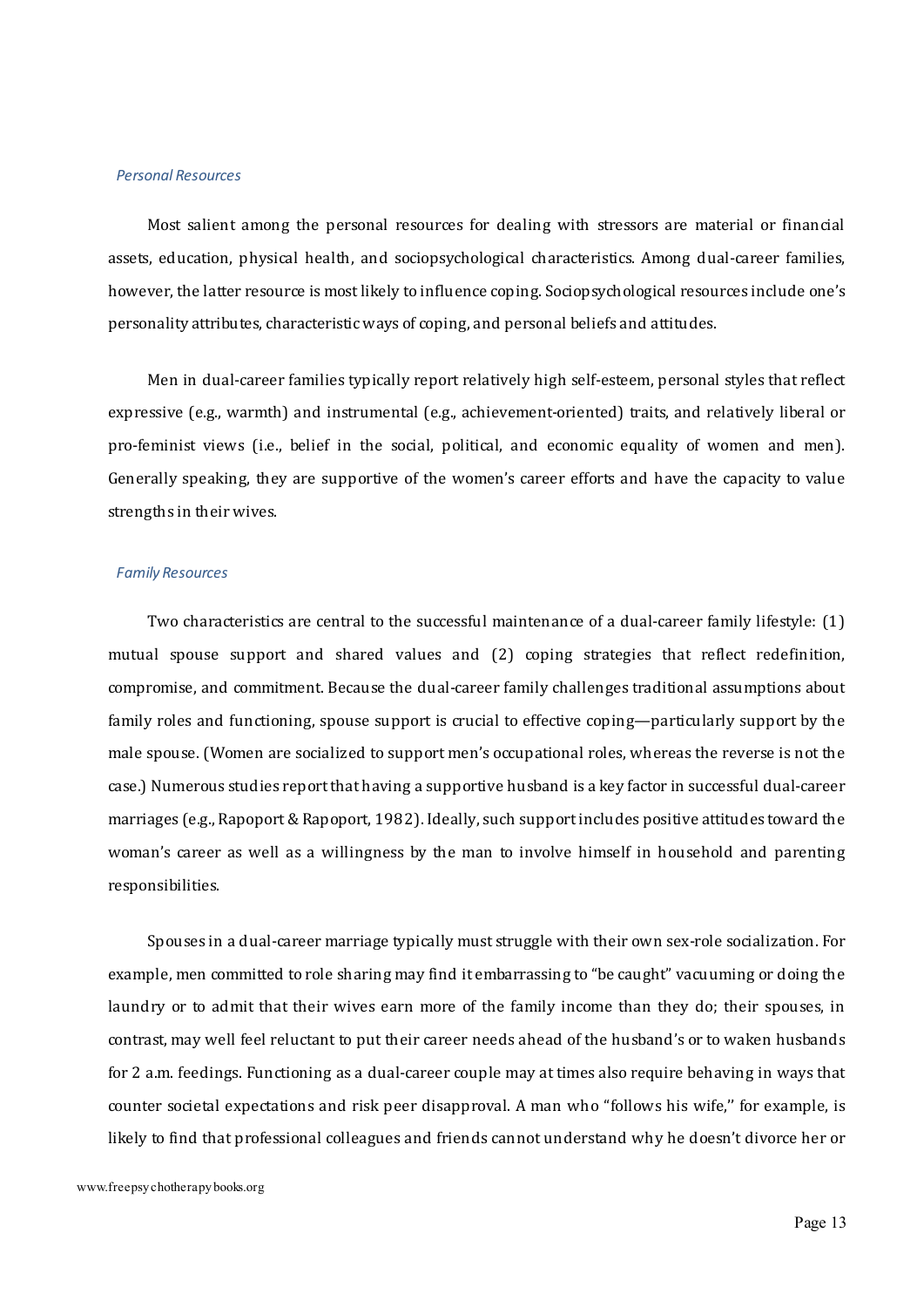put his foot down and say, "Stop this career nonsense, woman, and getinto the kitchen!"

Finally, the sense of fairness or equity about the balance of family and professional roles achieved by the spouses is crucial. Equality of power is not the issue but rather the perceptions of equity or proportional returns in the exchange of personal and economic resources. That is, does each partner feel that the other is doing his or her fair share when all aspects of the relationship are considered? Successful dual-career marriages are characterized by communication and commitment; compromise, realistic expectations, and flexibility; and an apportionment of household and parental responsibilities that is viewed as equitable by both partners. As one man married to a businesswoman said in a recent study, "Both of us are accommodating people. If an expectation is not met, that is not cause for walking out" (Gilbert, 1985,p. 72).

#### *Societal Resources*

The norms and rules of a society provide individuals with a set of ready responses to problems. Unfortunately, for women and men in dual-career families the extant norms and rules often are incompatible or inapplicable to their situation and can themselves be the cause of the stresses and conflicts experienced. Clearly, this is the category of resource that is consistently deficient or unavailable for dual-career couples and the one over which they have the least direct control. Men in dual-career families need to recognize these limited societal supports and existing equities and do all thatthey can in their organizations to improve things. Also crucial is their ability to recognize those conflicts that are unique to themselves and those conflicts that stem from insufficient societal supports.

At the present time, dual-career couples must cope with the stressors in their lifestyle largely as individuals, negotiating stress-reducing changes and strategies on their own and in a "create as one goes" context. As has been repeatedly noted here, however, the long-term acceptance and maintenance of the dual-career family as a feasible option will require support from society as a whole. Changes in the structure of work, provision for adequate child care, rethinking of transfer and relocation policies, and increased career opportunities for women are all social policy innovations that would make it significantly easier for dual-career families to thrive. (For a detailed discussion of these issues, see Walker, Rozee-Koker, and Wallston,in press.)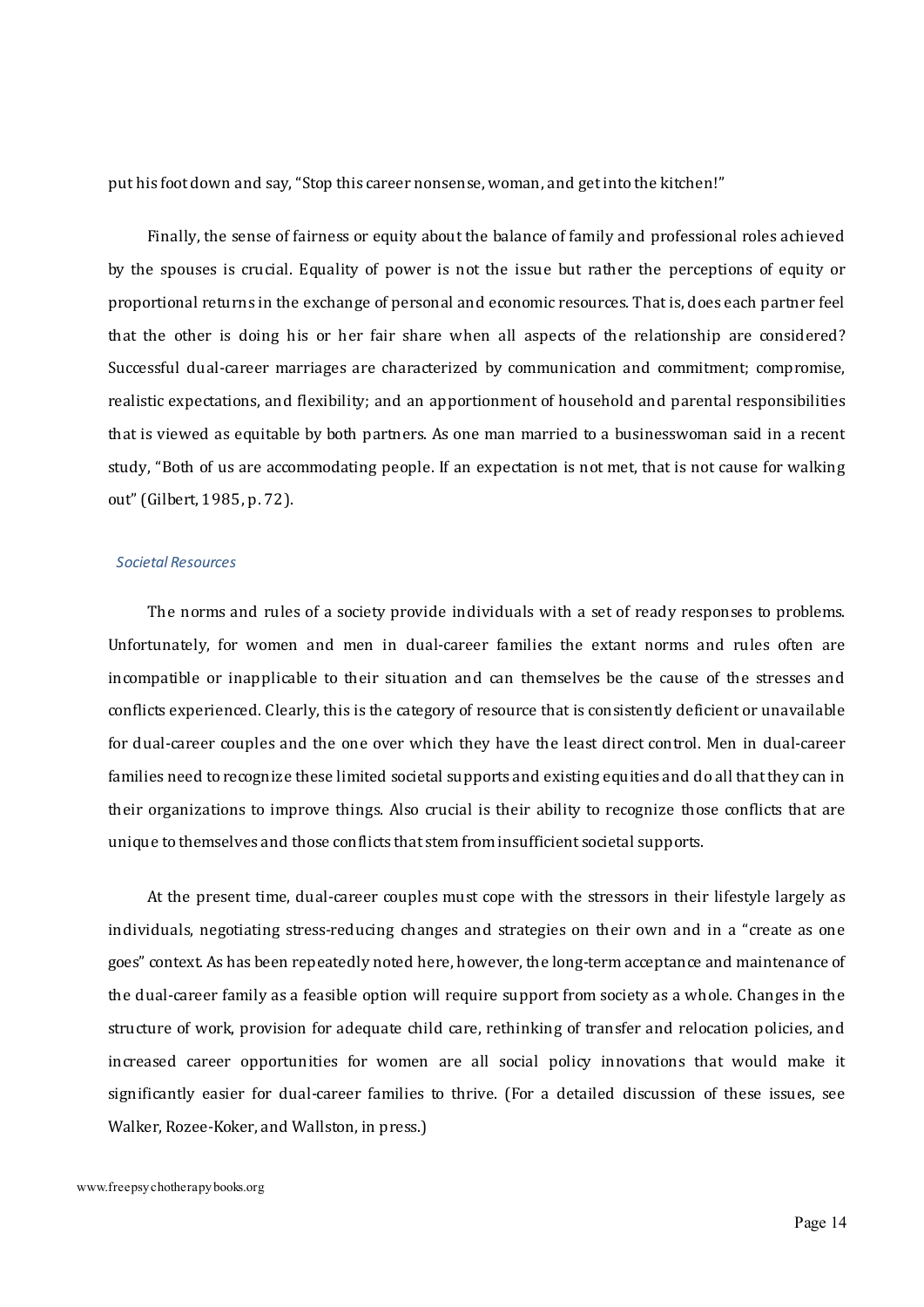In summary, stress in the various areas described is generally minimized by mutuality in spouse support, willingness by the man to be actively involved in parenting, and relatively comparable career opportunities in their present locale. Typically, the husband is more involved in family work when the wife contributes more financially and when greater meaning and importance are attributed to her work. Thus the smaller the difference between the husband's and the wife's income, the more involved the husband is in household and parenting responsibilities (Gilbert, 1985).

## **Recommendationsfor the Practitioner**

<span id="page-14-0"></span>Areas of conflict for men in dual-career families center on the issues discussed in this chapter under the theme "men and women together but equal." Both psychological and societal factors, it has been argued, can hamper and impede attempts to embrace this ideal in real life. How can those in the mental health field assist individuals with this at times thorny process? This final section first addresses what therapists must bring to treatment and then considers various approaches to treatment.

#### **THERAPISTS' ATTITUDES, VALUES, AND KNOWLEDGE**

Crucial to working effectively with men in dual-career families is the knowledge and attitudes therapists bring to the therapeutic situation and the conceptual models they use in working with clients. Providing effective therapeutic assistance to individuals in dual-career families may be impossible if the therapist has inadequate knowledge and/or holds negative attitudes about this lifestyle. Moreover, because therapists, not unlike the clients who seek their guidance and help, are products of a relatively traditional socialization process, they need to constantly question their attitudes and beliefs about whatit means to be male (or female) in our society. Therapists who are opposed to or ambivalent about women pursuing careers, men being involved in family work, or changes in the traditional sex-role division of labor are not very likely to be able to understand and effectively work with individuals in a dual-career family relationship. Research indicates that men are generally more negative toward nontraditional careers than women; both men and women are more negative toward males pursuing nontraditional roles than females (e.g., Haring, Beyard-Tyler, & Grey, 1983).

In addition, the failure of therapists to recognize the salient internal (psychological) and external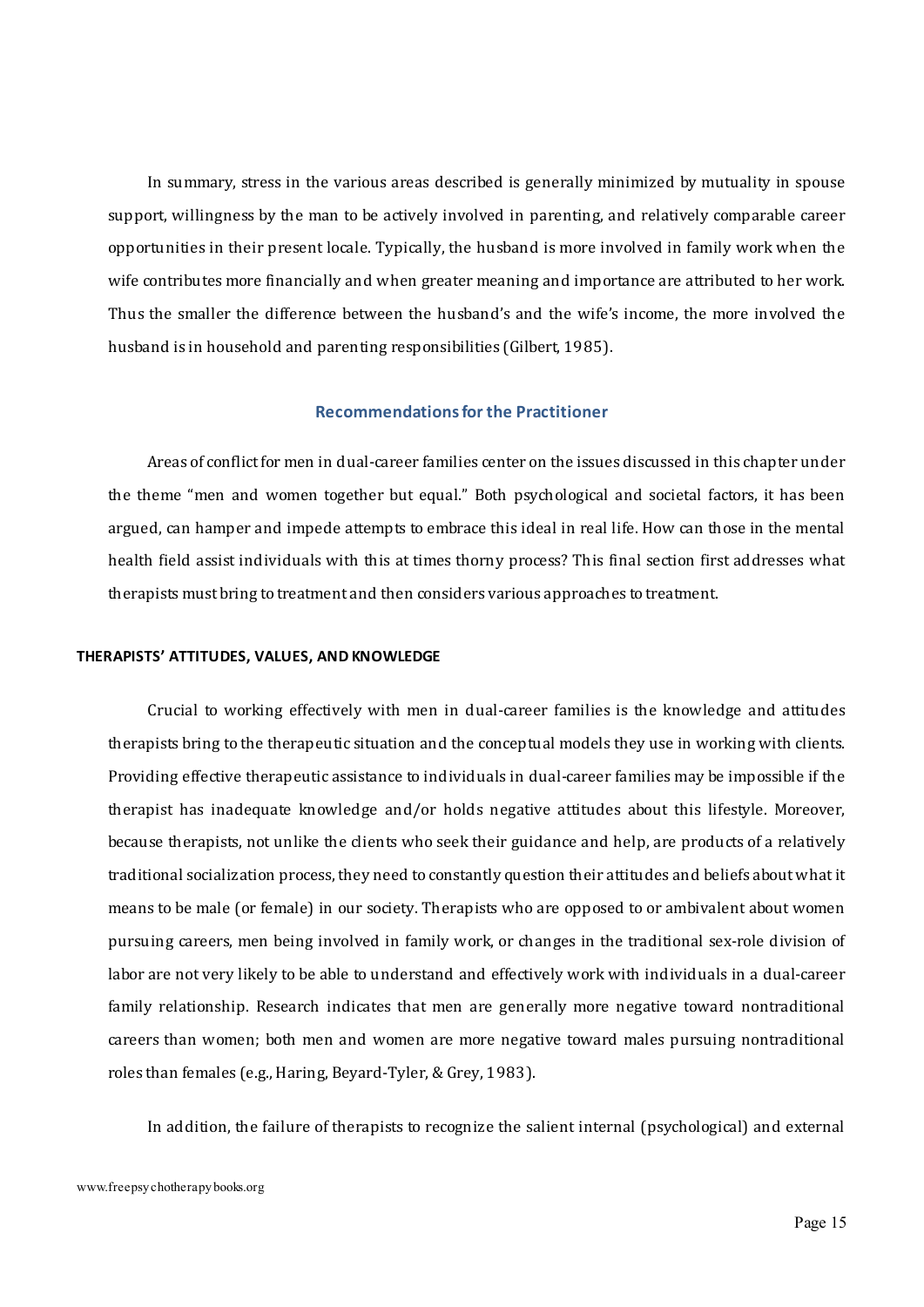(structural) barriers to an egalitarian marriage can be counterproductive and work against understanding the limits and obstacles men in dual-career marriages may face. What is needed is a sensitivity to the real difficulties, both psychological and pragmatic, of developing new concepts of self and of coordinating career and family roles and a respect for the values implicit in the choice of a dualcareer family lifestyle. Particularly crucial to effective therapeutic work is the recognition that the experiences of men in the dual-career situations are not the same as those of women. Because the gender-role socialization of women and men differs so dramatically, the areas they experience as problematic and the factors contributing toproblem areas often differ markedly. Combining a career and family is a different process, involving different choices and changes for men and women.

For men, the traditional structure of professional careers and the assumptions associated with male entitlement and independence have presented obstacles to fuller involvement in family life. For women, the traditional division of labor and assumptions about female dependency and nurturance have presented obstacles to fuller involvement in professional careers. These differences show up in the dayto-day conflicts of men and women in dual-career families and the issues they bring to therapy.

Husbands typically struggle with esteem issues stemming from a perceived loss of power and prestige or decreased freedom in their occupational pursuits, competition with spouses, or involvement in "women's work" within the family. Some men discover a fundamental discrepancy within the marriage; it may be easier to be a supporter or advocate if one's own immediate life is not affected. Wives, in contrast, often struggle with esteem issues regarding conflicts between parenting responsibilities and career interests, legitimate expectations for a man's involvement in family work, and redefinitions of their roles of wife and mother.

#### **EXAMPLES OF THERAPEUTIC INTERVENTIONS**

There are manypossible approaches to assisting men in dual-career families—at both the proactive and reactive levels of intervention. Most of us work at the reactive or treatment level. We see individuals or couples when they are having difficulties. In this section, issues that often emerge at the treatment level are addressed first. Programs possible at the preventive level are then considered briefly.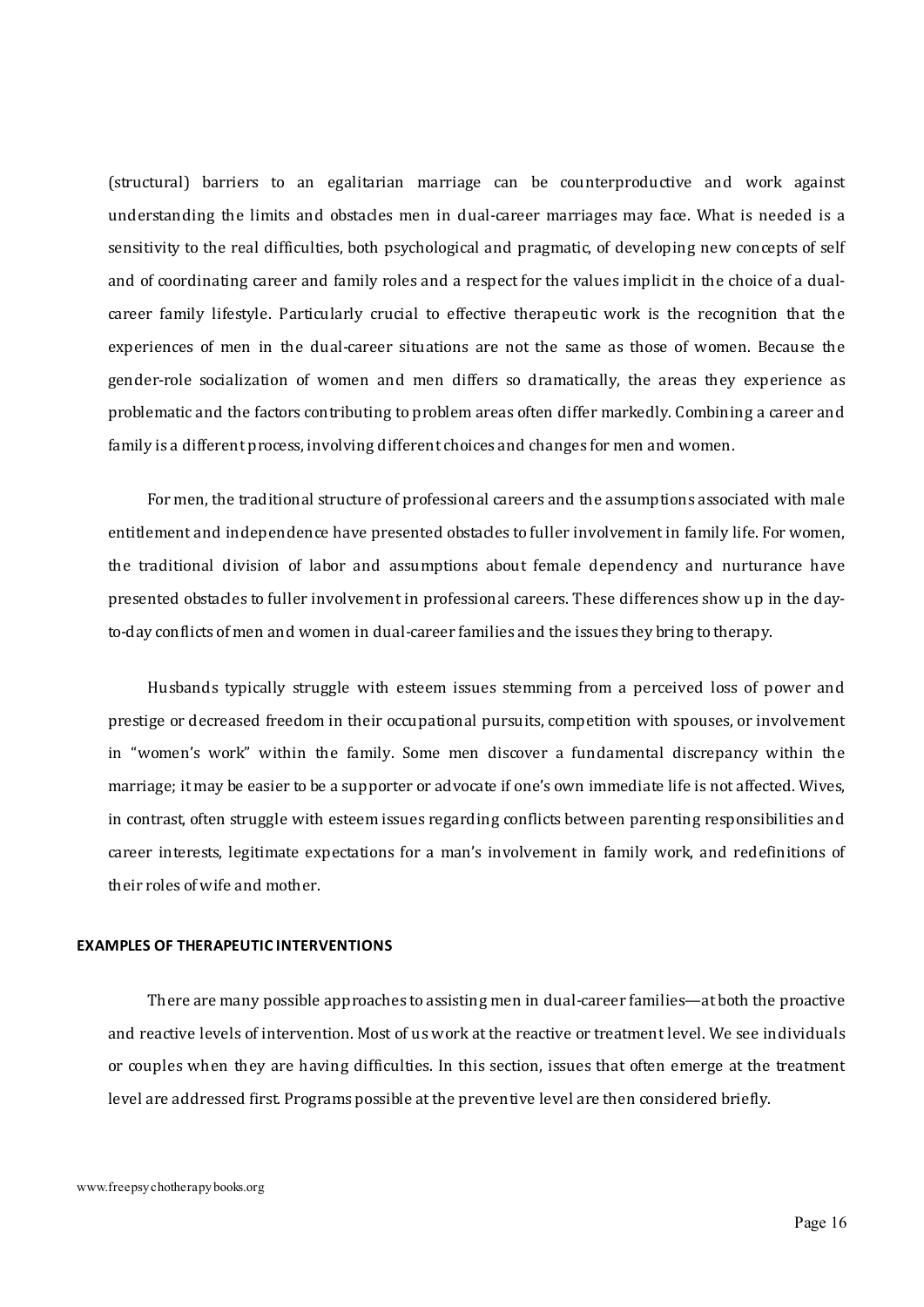Therapists who work at the *treatmentlevel* typically help their clients become aware of underlying feelings and attitudes related to problem areas. Particularly pertinent to this process are the various factors outlined in the earlier sections of this chapter. For example, understanding and acknowledging spouses' values about the prerogatives associated with being male is a sensitive and potentially explosive process, but one that is often essential to conflicts many clients experience. In the process of therapy some men may find that they are willing to make the changes needed and come to see them as benefiting themselves and their relationship. Others, however, may discover that to alter traditional sex-role behaviors and beliefs appreciably would be too great a cost given their career goals and life plans. Still others are cognizant of discrepancies between their attitudes and behavior and will continue to live this "double standard" until circumstances or their spouse push for change. As one client said, "I think it is entirely unfair that my wife does everything."

The handling of household responsibilities and parenting is another area frequently associated with relationship difficulties. Oftentimes men wish that they felt differently than they do or deny deeply ingrained beliefs and values. Helping clients to realize and acknowledge their inner emotional reality, regardless of how inconsistent it seems with cognitively held views, can free them of entrenched positions and allow them to consider alternate views and ways of being. Examining the implicit and explicit expectations of the marital contract and its relationship to traditional views of marriage is often an essential part of this process. Open, honest discussions of what is preferred, what is needed, and what is workable are then possible.

A case in point is a couple in which the male felt unappreciated by his spouse. He was preparing dinner three nights a week and doing what he considered to be his fair share of the family work. What emerged during the therapy was how his sense of male entitlements was getting in his way. He felt that he should be thanked for doing his share—after all, men typically have not done what he was doing. This attitude made his wife furious. Was she to be thanked for being a successful businesswoman because women typically have not done so? Even more upsetting to her was his then implicit assumption that she did not need to be thanked for preparing dinner the other four nights, because that is women's work. Important aspects of the therapeutic process for him were becoming aware of his unconscious attitudes about male and female rights and responsibilities in the marriage and assisting him in understanding how he and his spouse could feel the way they did. Crucial to this process was developing the self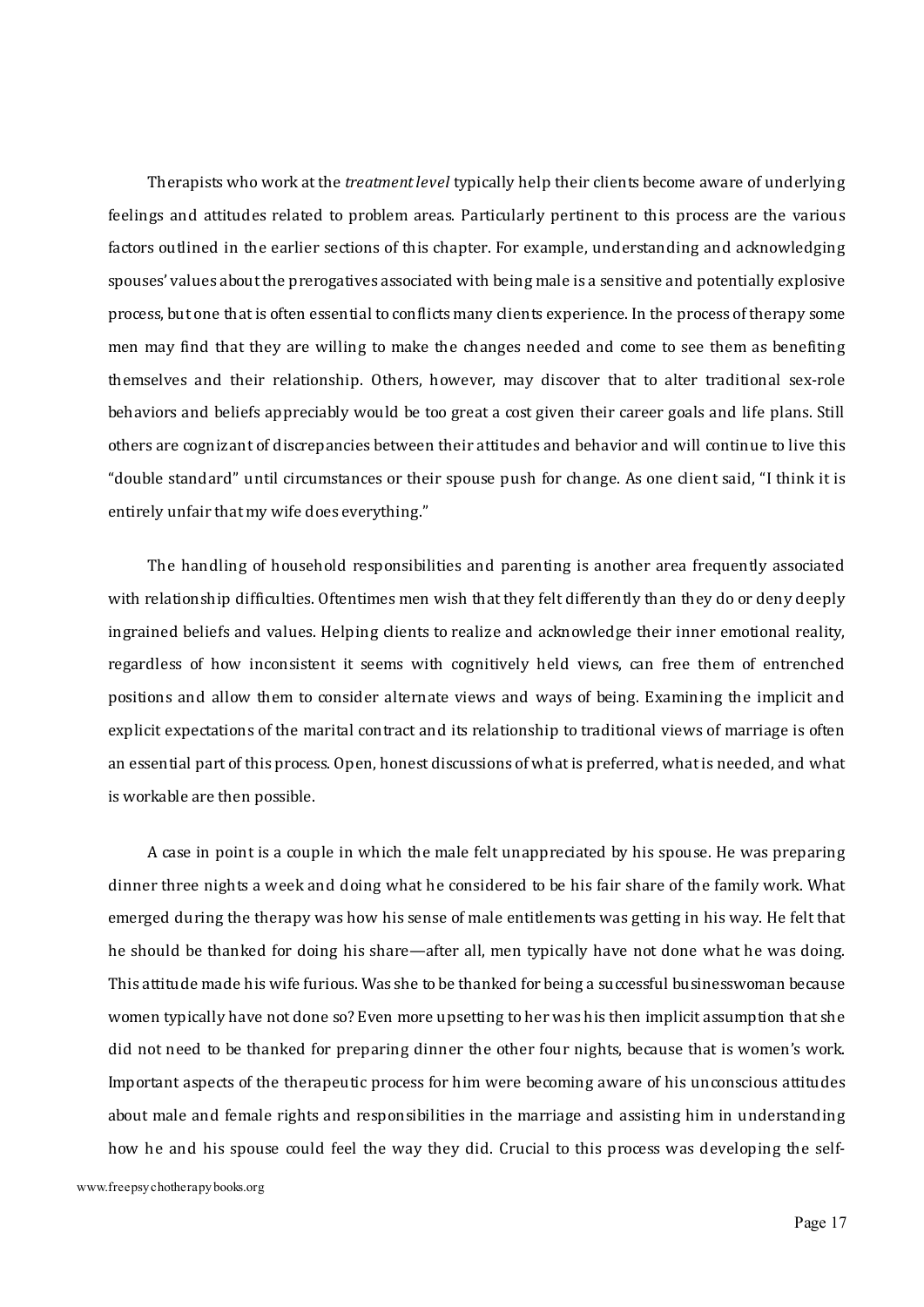knowledge and conviction that expanding his own perspective to include his wife's viewpoint did not mean abandoning his own position or life experiences. (For more details on this process, see Gilbert, 1984).

The proactive, or preventive, model—in contrast to the reactive model—educates individuals about the potential problems and challenges that men in a dual-career relationship may face. (The assessment schema developed by O'Neil, Fishman, and Kinsella-Shaw, in press, and the value analysis described by Walker et al., in press, provide material especially pertinent to proactive approaches.) The purpose of this type of intervention is both consciousness-raising and skills-building. Participants are given the opportunity to learn about the day-to-day realities of the dual-career family lifestyle, to examine their personal attitudes, values, and life goals vis-a-vis the egalitarian ideals of such a lifestyle, and, finally, to assess the likelihood of their being able to make the personal and attitudinal changes necessary to accommodate to a dual-career family situation as well as to develop strategies for problem solving and decision making. Daniluck and Herman (1984), for example, report that a workshop format was useful in facilitating parenthood decision-making—but of career women, not men. To date, few programs of this sort have been developed specifically for men. Moorman (1986), however, describes an organization called Father Focus, which provides fathers with an opportunity to talk about their lives and the choices they must make in integrating work and family demands.

Preventive programs can also take the form of marital enrichment and stress management programs. Marital enrichment is based on the premise that couples can provide support for each other and learn from each other if they have the opportunity to interact together as couples. As Mace (1982) points out, interacting as a couple in a couples' group is very different from interacting as an individual in a group. One of the key differences is that couples in a group interaction share their marriages by having a dialogue in front of other couples. This provides an experiential basis for sharing their marital experience. Also crucial is the cross-couple identification, modeling, and support underlying this model of intervention. Many men in dual-career families feel alone in their struggle with an emerging lifestyle, and hearing how other families deal with various conflicts and difficulties can be very helpful.

Like marital enrichment, stress management is particularly relevant to individuals attempting a nontraditional marital relationship. These individuals are coming to grips with new concepts of self and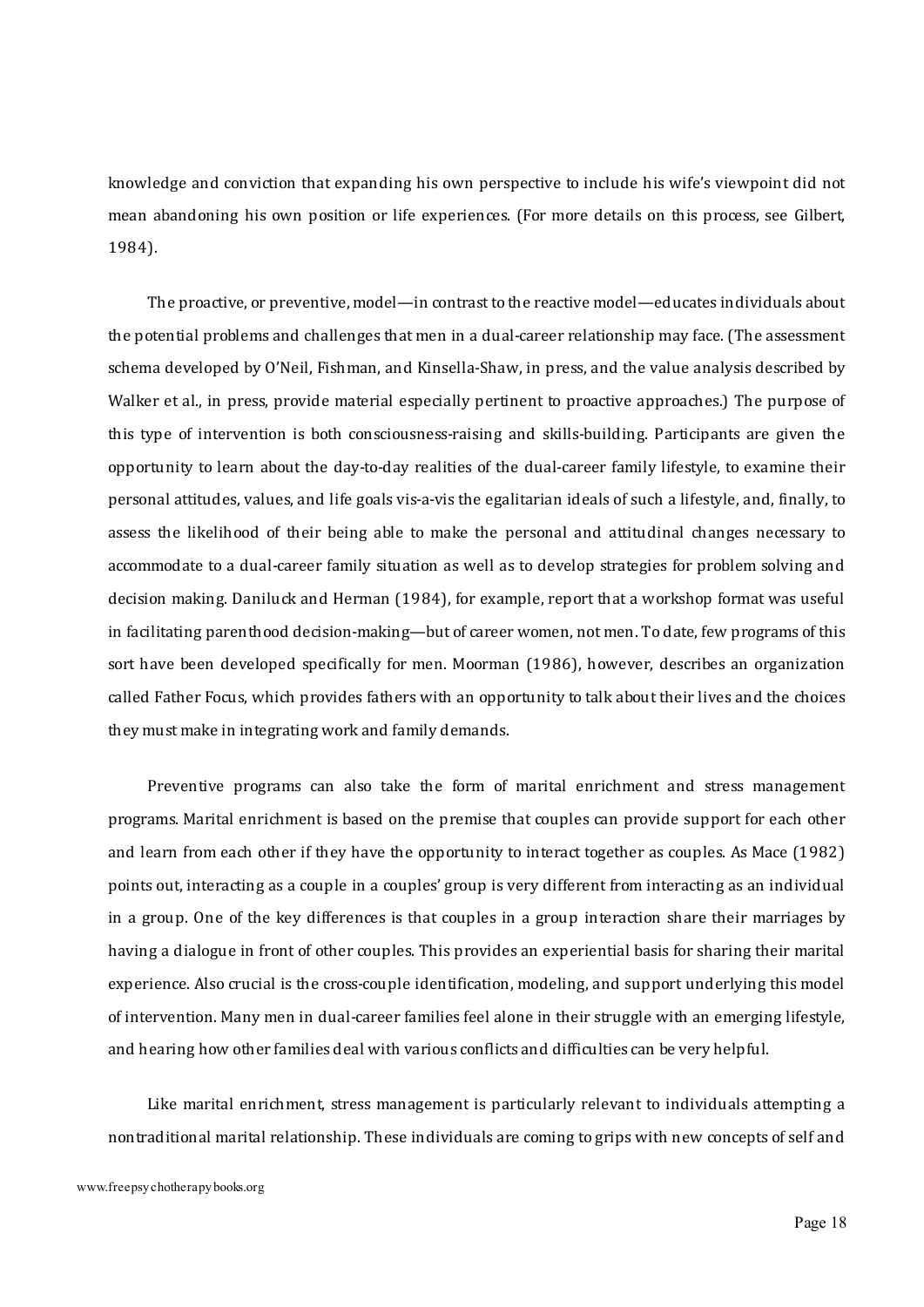are pioneering a lifestyle with few societal supports. A key aspect of stress management for men in dualcareer families is learning how to define and recognize stress and itsphysical and emotional effects and how to minimize or prevent its chronic development. Often individuals are unaware of how stressed they are because they are used to it or they assume it comes with the turf. Looking at some of the internal and external factors identified in this chapter, which mediate or cause the stress, can help in determining what behavioral or attitudinal changes could best alleviate or minimize the stress and promote more effective coping. Moreover, good nutrition, regular physical exercise, practice in selfassertion or time management, and an understanding of typical stressors for dual-career families can be effective preventive measures.

#### **Summary**

<span id="page-18-0"></span>Some men are basing their self-evaluations less on work-related issues and more on family-related issues and are attempting to integrate work and family into their concept of career. This is especially true of men who live in a dual-career family situation. Although there is much evidence that these changes benefit and enrich men's lives, they also encounter resistance—both from within men themselves and from the society at large. Astrachan (1986),in his book *How men feel: Their response to women's demands for equality and power* concluded that although nearly all men approve of working wives, only 5% to 10% support women's demands for independence and equality. Although his findings may not accurately describe men in dual-career families, they do reflectthe larger reality in which these men live. Mental health professionals need to be cognizant of these complex issues and how they affect men's lives. And, as was mentioned at the outset of this chapter, their therapeutic work with men in dual-career family's needs to "proceed out of an understanding of the issues . . . and a measure of compassion" (Napier, 1986,p. 1).

#### **References**

<span id="page-18-1"></span>Astrachan, A. (1986). *How men feel: Their response to women's demands for equality and power*. Garden City, NY: Anchor Press/Doubleday.

Baumrind, D. (1980). New directions in socialization research. *American Psychologist*, 35, 639-652.

Bernard, J. (1981). The good provider role: Its rise and fall. *American Psychologist*, 36,1-12.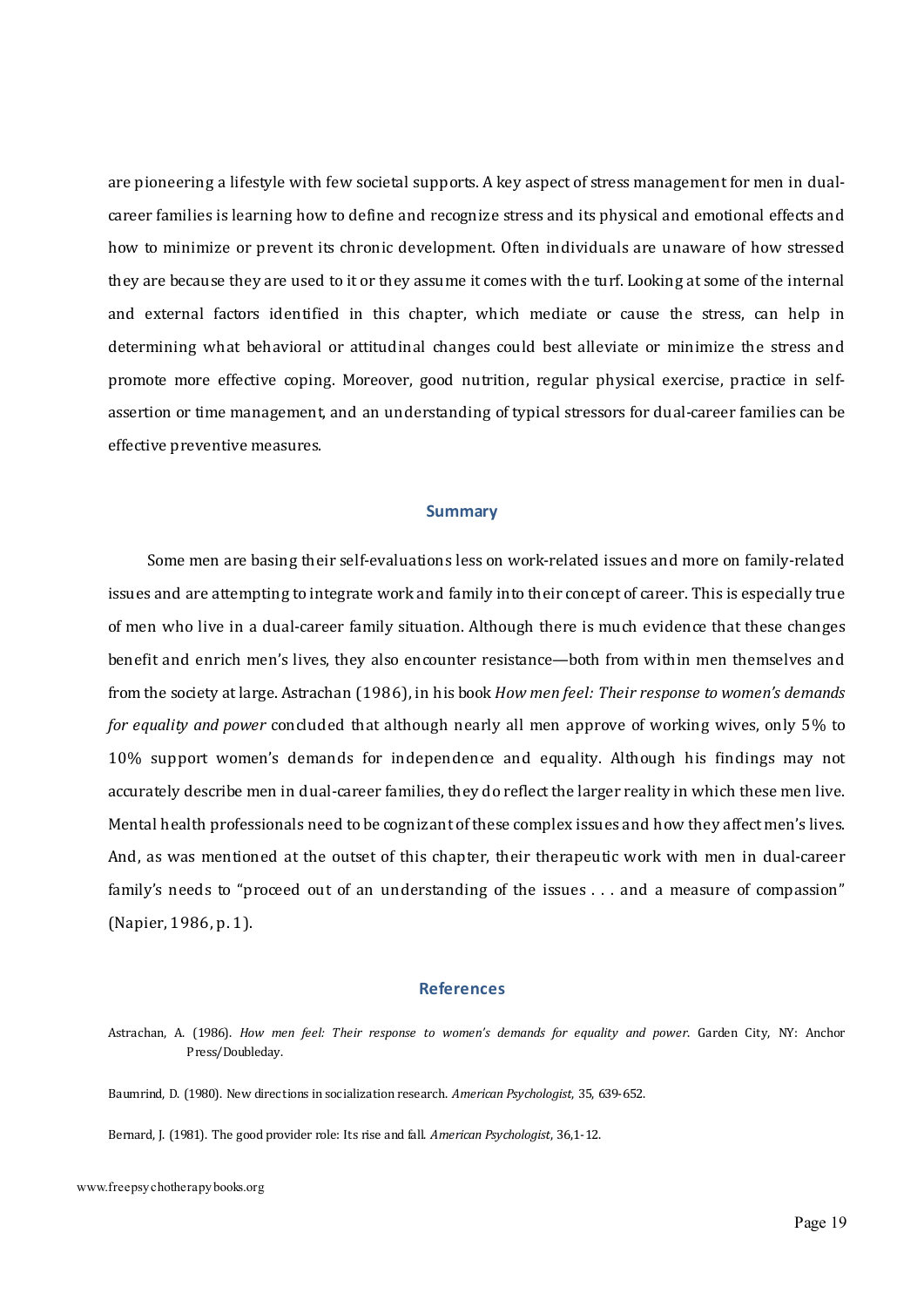Bird, G. A., & Bird, G. W. (1985). Determinants of mobility in two-earner families: Does the wife's income count? *Journal of Marriage and the Family*, 47, 753-758.

Blumenthal, M. (1985, November 10). No big deal. *The New York Times Magazine,* p. 74.

Blumstein, P., & Schwartz, P. (1983). *American couples: Money, work, sex.* New York: William Morrow.

- Daniluck, J. D., & Herman, A. (1984). Parenthood decision-making. *Family Relations*, 33, 607-612.
- Falbo, T. (Ed.). (1984). *The single-child family.* New York: Guilford.
- Gilbert, L. A. (1984). Understanding dual-career families. In *Perspectives on career development and behavior and the family: Family therapy collections.* Rockville, MD: Aspen Systems Corp.
- Gilbert, L. A. (1985). *Men in dual-career families: Current realities and future prospects*. Hillsdale, NJ: Lawrence Erlbaum.
- Gilbert, L. A. (in press). Gender issues in psychotherapy. In J. R. McNamara& M. A. Appel (Eds.), *Critical issues, developments, and trends in professional psychology* (Vol. 3). New York: Praeger.
- Gilbert, L. A., & Rachin, V. (in press). Mental health and psychological functioning of dual-career families. *The Counseling Psychologist.*
- Haring, M., Beyard-Tyler, K., & Gray, J. (1983). Sex-biased attitudes of counselors: The special case of nontraditional careers. *Counseling and Values*, 27, 242-247.
- Hoffman, L. W. (1979). Maternal employment: 1979. *American Psychologist*, 34, 859-865.
- Kamerman, S. B. (1980). *Parenting in an unresponsive society: Managing work and family*. New York: Free Press.
- Knaub, P. K. (1986). Growing up in a dual-career family. *Family Relations: Journal of Applied Family & Child Studies*, 35, 431-437.
- Lamb, M. E. (1982). *The role of the father in child development.* Somerset, NJ: John Wiley.
- Lamb, M. E. (1986). *The father's role: Applied perspectives.* Somerset, NJ: John Wiley.
- Mace, D. R. (1982). *Close companions: The marriage enrichment handbook*. New York: Continuum.
- Moorman, F. B. (1986, May 18). Putting kids first. *The New York Times Magazine,* p. 114.
- Mott, G. (1985, April 14). Following a wife's move. *The New York Times Magazine,* p. 58.
- Napier, A. (1986). *Family politics theme for speakers.* National Council on Family Relations Report, Vol. 31, No. 3.
- O'Neil, J. M., Fishman, D. M., & Kinsella-Shaw, M. (in press). Dual-career couples' career transitions and normative dilemmas: A preliminary assessment model. *The Counseling Psychologist.*
- Pleck, J. H. (1981). Men's power with women, other men, and society: A men's movement analysis. In R. A. Lewis (Ed.), *Men in dif icult times: Masculinity today and tomorrow* (pp. 234-244). Englewood Cliffs, NJ: Prentice-Hall.